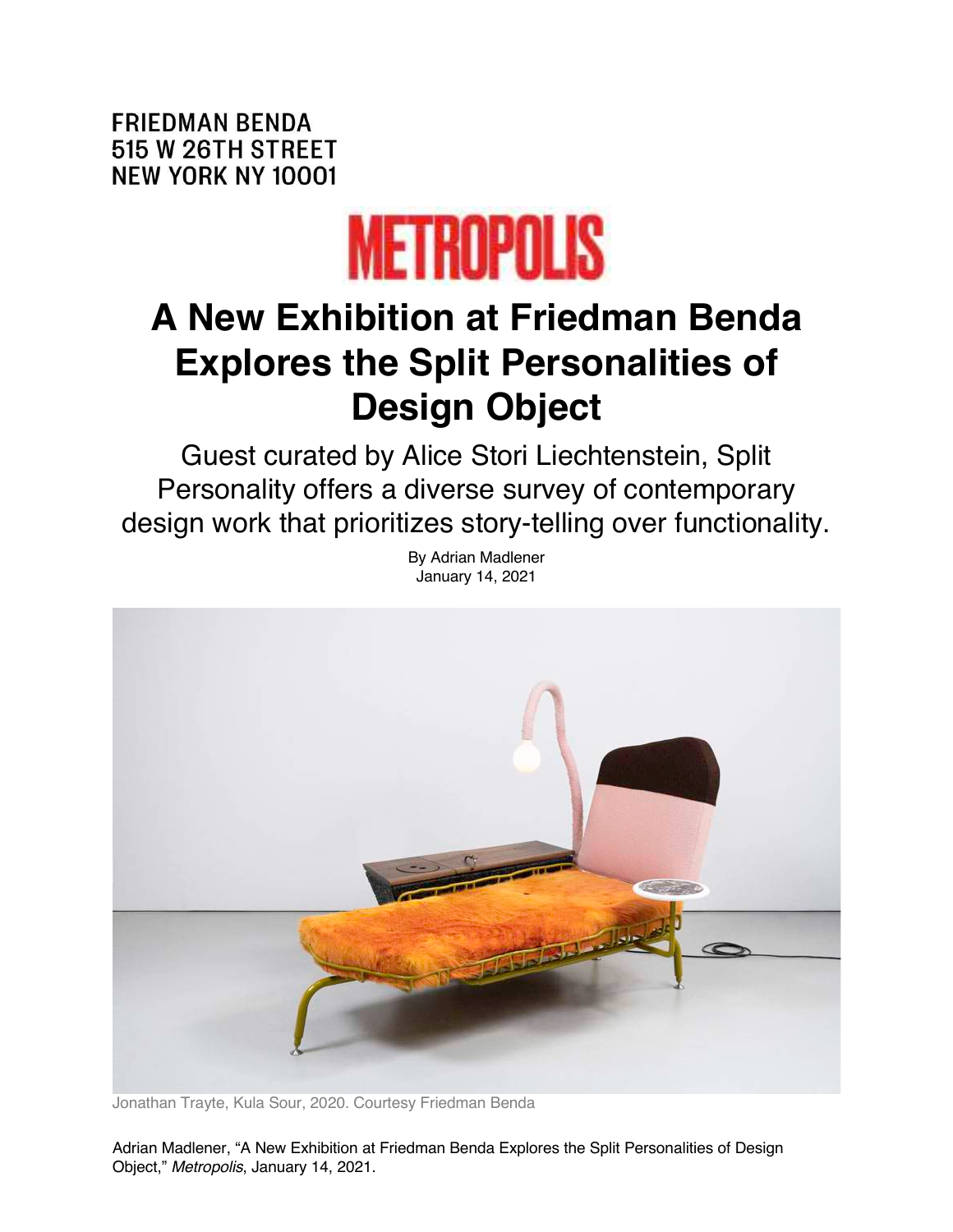In his seminal 1968 book, The System of Objects, French sociologist Jean Baudrillard wrote, "Could we classify the luxuriant growth of objects as we do a flora or fauna, complete with tropical and glacial species, sudden mutations, and varieties threatened by extinction?"

By this, the post-structuralist thinker suggests that everyday items have two lives serving a purpose and acquiring symbolic value. Over time, objects are inevitably untethered from their primary functions as cultural, subjective, and philosophical associations evolve to reflect shifts in society, taste, and technology. They then can assume different identities via multiple layers of meaning, either ascribed by the designer or the user.

For Austro-Italian curator Alice Stori Liechtenstein, this tension reveals the underlying problem of defining the ever-expanding field of design. "It's hard to know where art ends and design begins," she reflects. "It's something that's always there, but every so often, you're confronted with the question of whether or not an object is relevant. There are a lot of designs out there that are not what they appear to be and instead carry strong narratives about other things."



Courtesy of Friedman Benda / Daniel Kukla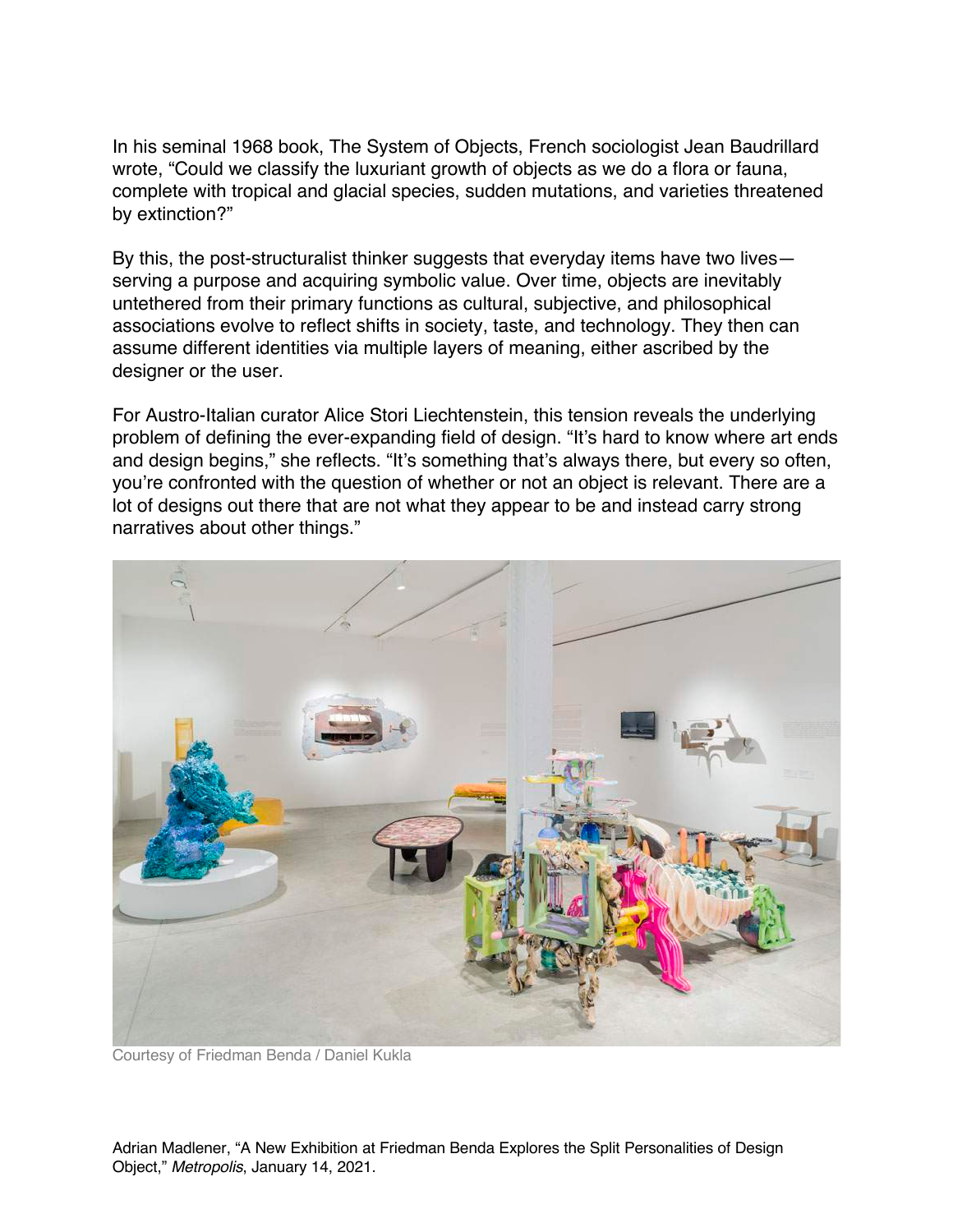Liechtenstein often grapples with this issue when hosting residencies, exhibitions, and talks at her home and design center Schloss Hollenegg for Design, a 12th-century castle in the Alpine foothills of southern Austria. She invites contemporary designers to come and ruminate on topics as varied as natural reclamation, the dining table, and slow production. It comes as no shock that she chose to explore the theme of double identity when asked to mount this year's seventh annual guest-curated exhibition at Manhattan's Friedman Benda gallery.

Featuring an eclectic array of existing and newly commissioned works by 17 artists and designers, Split Personality paints a full picture of contemporary design through cosmic mirrors, loveseats formed out of polyurethane foam, and lamps made from reclaimed waste. Some of the exhibitors count among Friedman Benda's extensive roster, while others came through Liechtenstein's avid global scouting. "My main aim was to present design objects which are not primarily created for a function or in which the function is not necessarily the way you use the objects," the curator explains. "There are objects in this show that are stools and tables, but their primary purposes are not to be sat on or to hold a water glass; it's to tell us a story."



Katie Sout, Vanity, 2020. Courtesy of Friedman Benda / Daniel Kukla

Though Dutch artist and designer Christien Meindertsma's Flax Field carpet might appear to be just that, it is a measured statement about the existential threat of climate change. Brooklyn-based designer Katie Stout's Vanity riffs on the age-old tradition of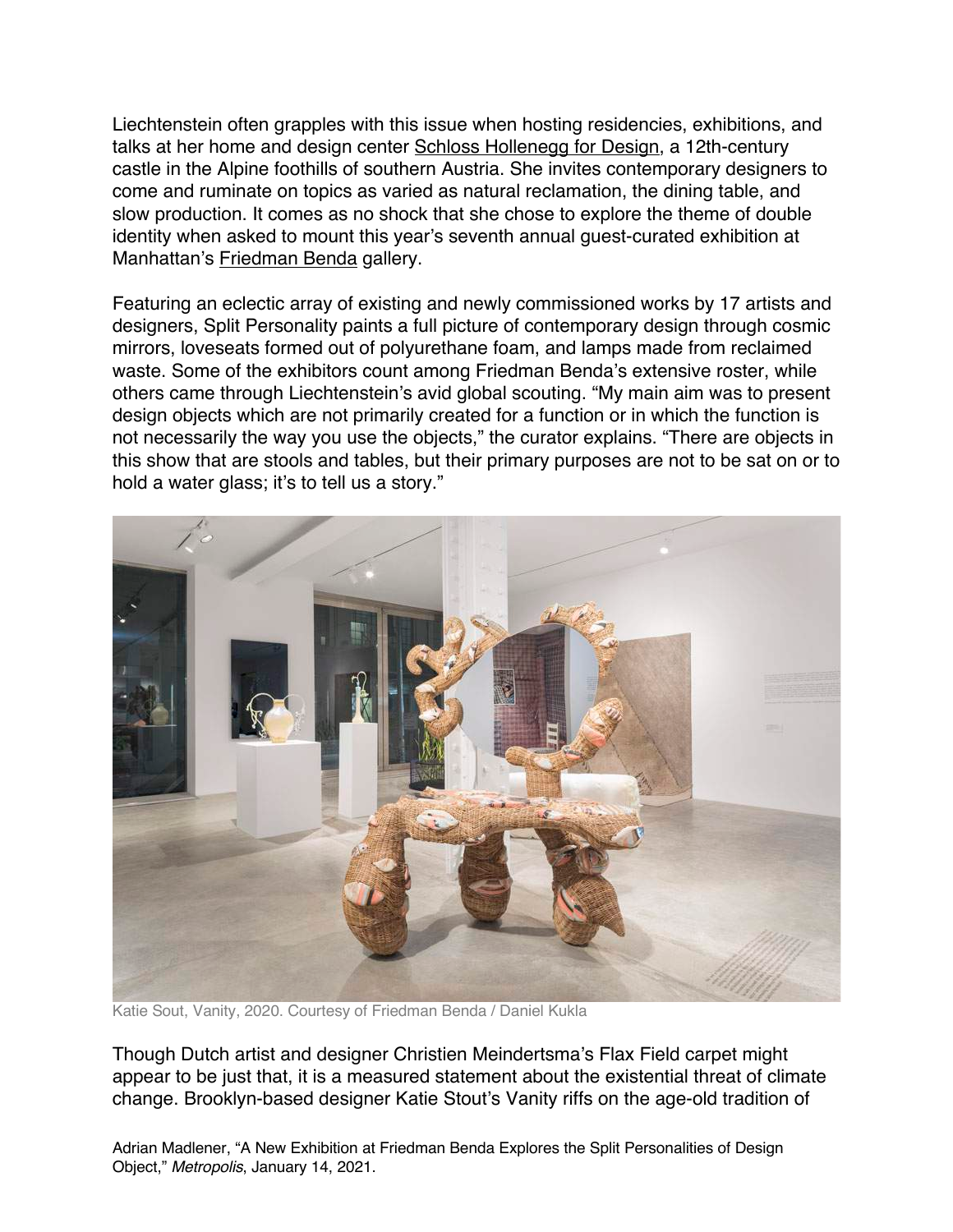wicker furniture but also a method of production that might seem outdated in our contemporary interiors. The object's purpose is the literal and metaphoric reflection of the person who activates it, imposing their personality, needs, and rituals on the object.

"Sometimes the story is about the ethnography of people that made the work, sometimes it's about the environment, how our production systems work, racism, or migration," Liechtenstein adds. Mexican designer Fernando Laposse's Totomoxtle Camo Table was created using heirloom corn husk marquetry, a new hybrid technique he developed with the goal of regenerating Mixtec agriculture and craft traditions in the Puebla region.



Untited 00 and Isitulo (Chair) by Nobukho Nqaba. Courtesy of Friedman Benda/Daniel Kukla